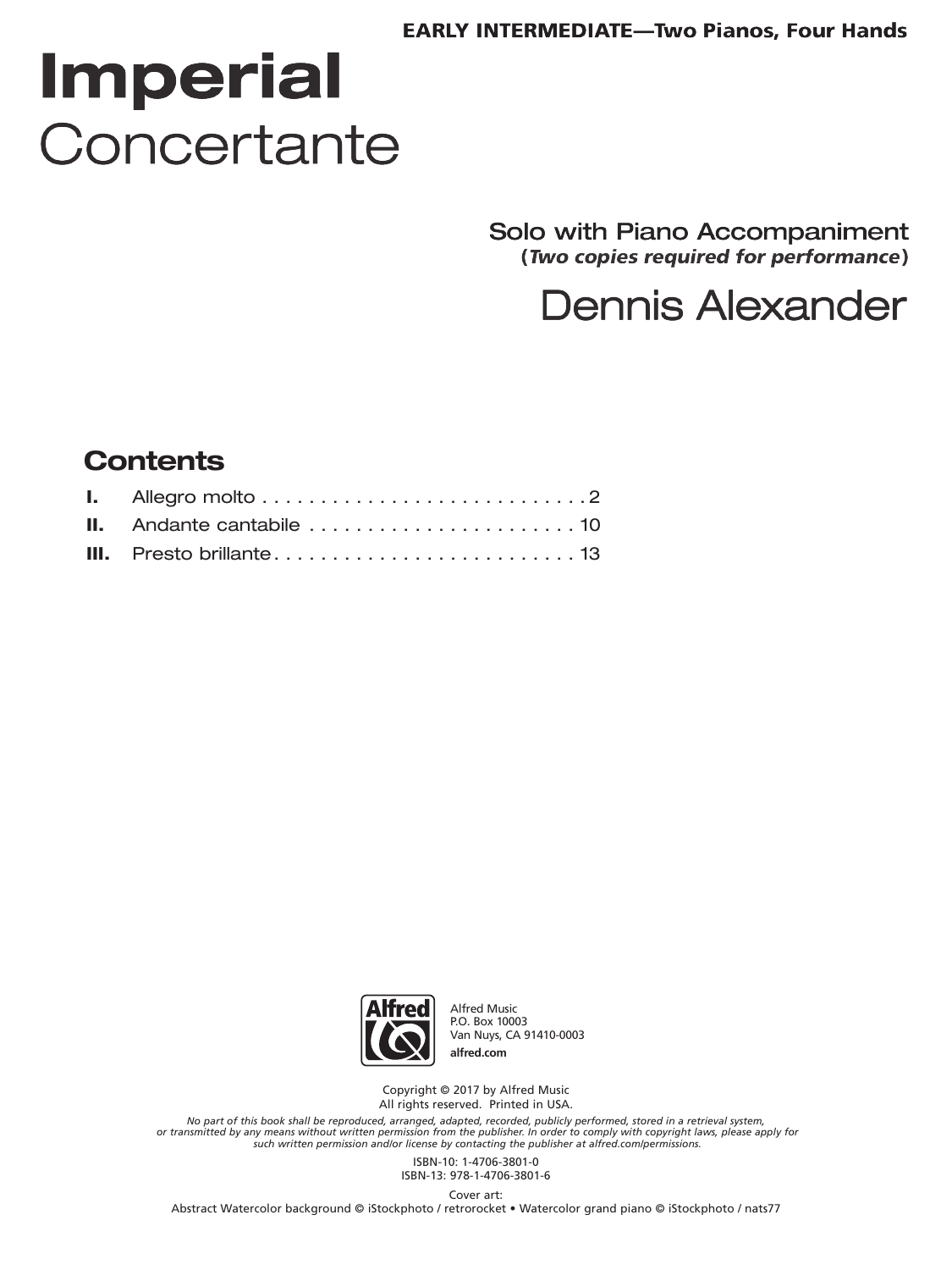### **Imperial Concertante**

**I.**

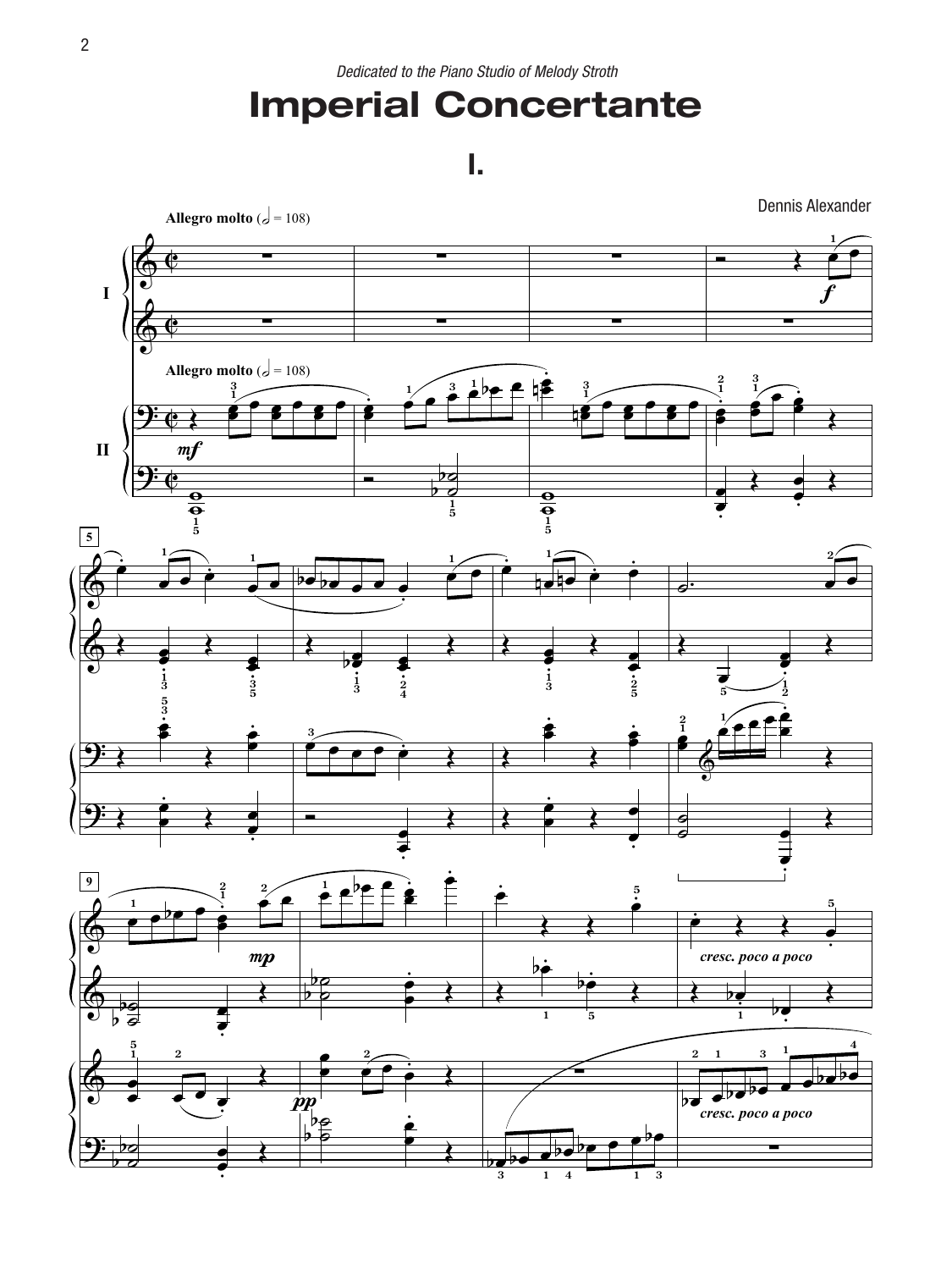